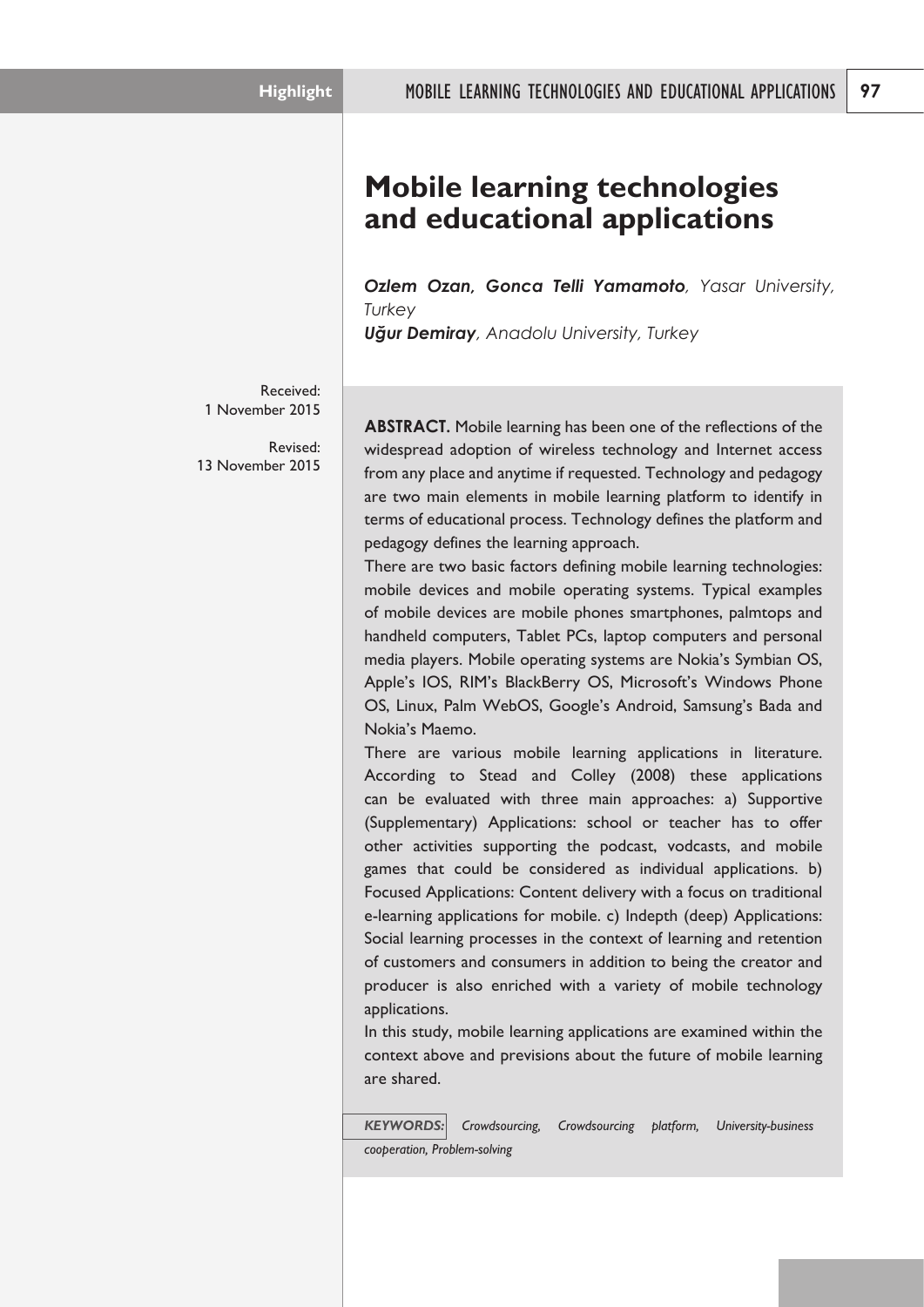### **Introduction**

Mobile learning is a new concept that has some different connotations. It has different meanings for different communities.Although it focuses on learning with mobile and portable communications devices, it is certainly concerned with learner mobility in the sense that learners should be able to engage in educational activities without the constraints of tightly delimited physical location.Besides, the term covers learning that reflects a focus on how society and its institutions can accommodate and support an increasingly mobile population. According to Kukulska-Hulme and Traxler (2005), what is new in mobile learning comes from the possibilities opened up by portable, lightweight devices that are sometimes small enough to fit in a pocket or in the palm of one's hand. These devices can be carried around with relative ease and used for communication and collaboration, and for teaching and learning activities that are different from what is possible with other media. In today's mobile society two main elements of mobile learning are technology and pedagogy.

Technology defines the platform which learning occurs on and pedagogy defines the learning approach.

# **Mobile technologies**

There are two basic factors defining mobile learning technologies: mobile devices and mobile operating systems. Typical examples of mobile devices are mobile phones (also called cellphones or handphones), smartphones, palmtops and handheld computers (Personal Digital Assistants or PDAs);Tablet PCs, laptop computers and personal media players can also fall within its scope (Kukulska-Hulme,Traxler, 2005). Mobile operating systems are Nokia's Symbian OS,Apple's IOS, RIM's BlackBerry OS, Microsoft's Windows Phone OS, Linux, Palm WebOS, Google's Android, Samsung's Bada and Nokia's Maemo. Entertainment and games, web browsing and search, VOIP, voice,messaging,MobileTV, IPTV,mobile video,social networking and augmented reality applications are possible though the mobile ecosystem.

#### *Mobile devices and mobile ecosystem*

Mobile information and communication technologies are important enablers of the new social structure;we are experiencing the first generation of truly portable information and communications technology (ICT) with the relatively recent advent of small, portable mobile devices that provide telephone, Internet, and data storage and management in products (Peters, 2009). These products combine mobile telephony, removable memory chips, diaries, e-mail,Web, social networking, basic word processing and spreadsheets, data input, storage, and transfer.According to Jaokar and Gatti (2009) today mobile ecosystem covers entertainment and games, web browsing and search,VOIP, voice,messaging,mobileTV, IPTV,mobile video,social networking and augmented reality applications as shown in Figure 1.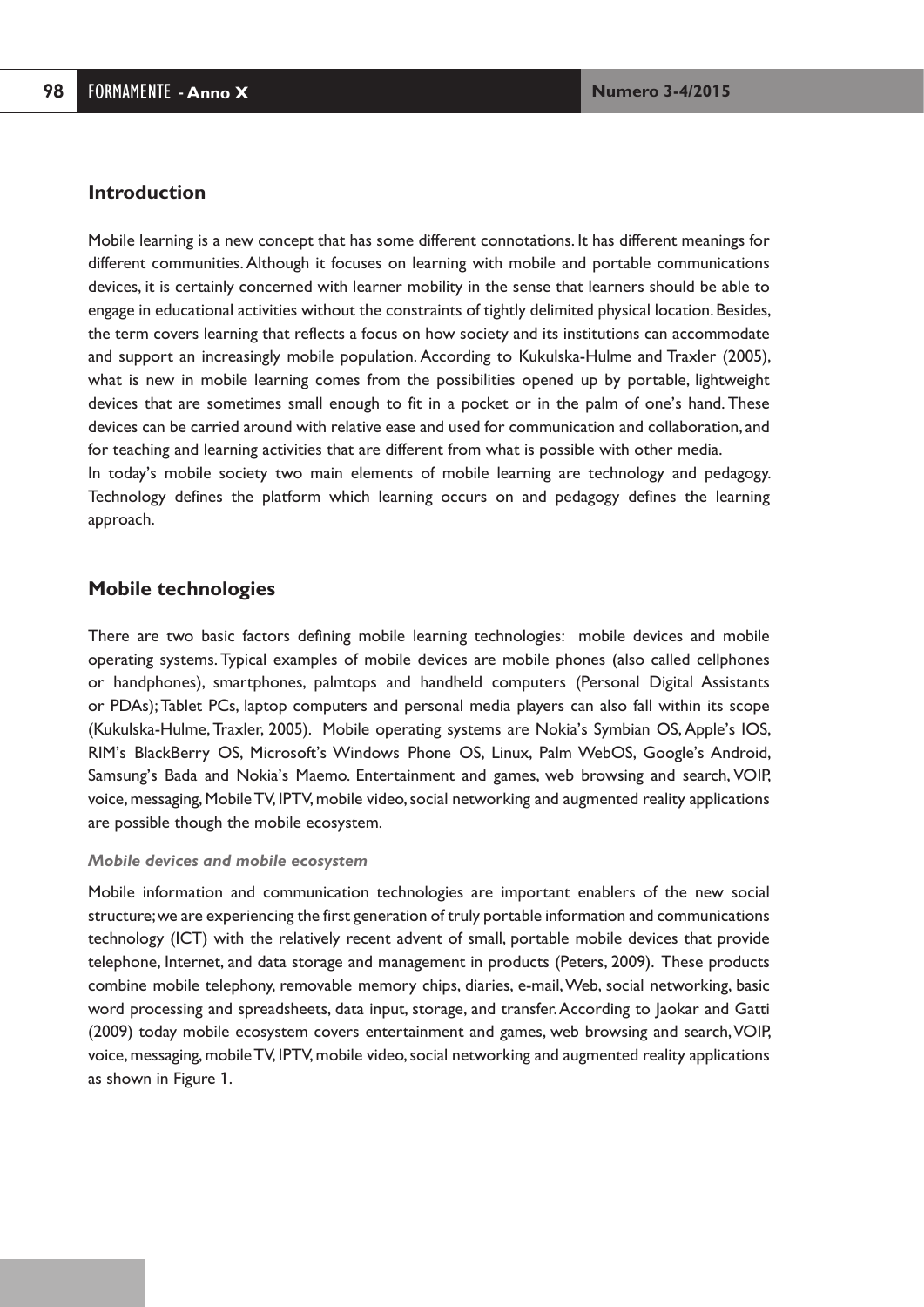

Figure 1. Mobile ecosystem

As mentioned earlier mobile learning focuses on mobility of learner rather than devices. Hence, any devices such as mobile phones, smartphones, palmtops and handheld computers (Personal Digital Assistants or PDAs);Tablet PCs, laptop computers and personal media players can be used for mobile learning to engage learner in educational activities without the constraints of tightly delimited physical location, DIDASCALIA Figure 1.



Mobile TV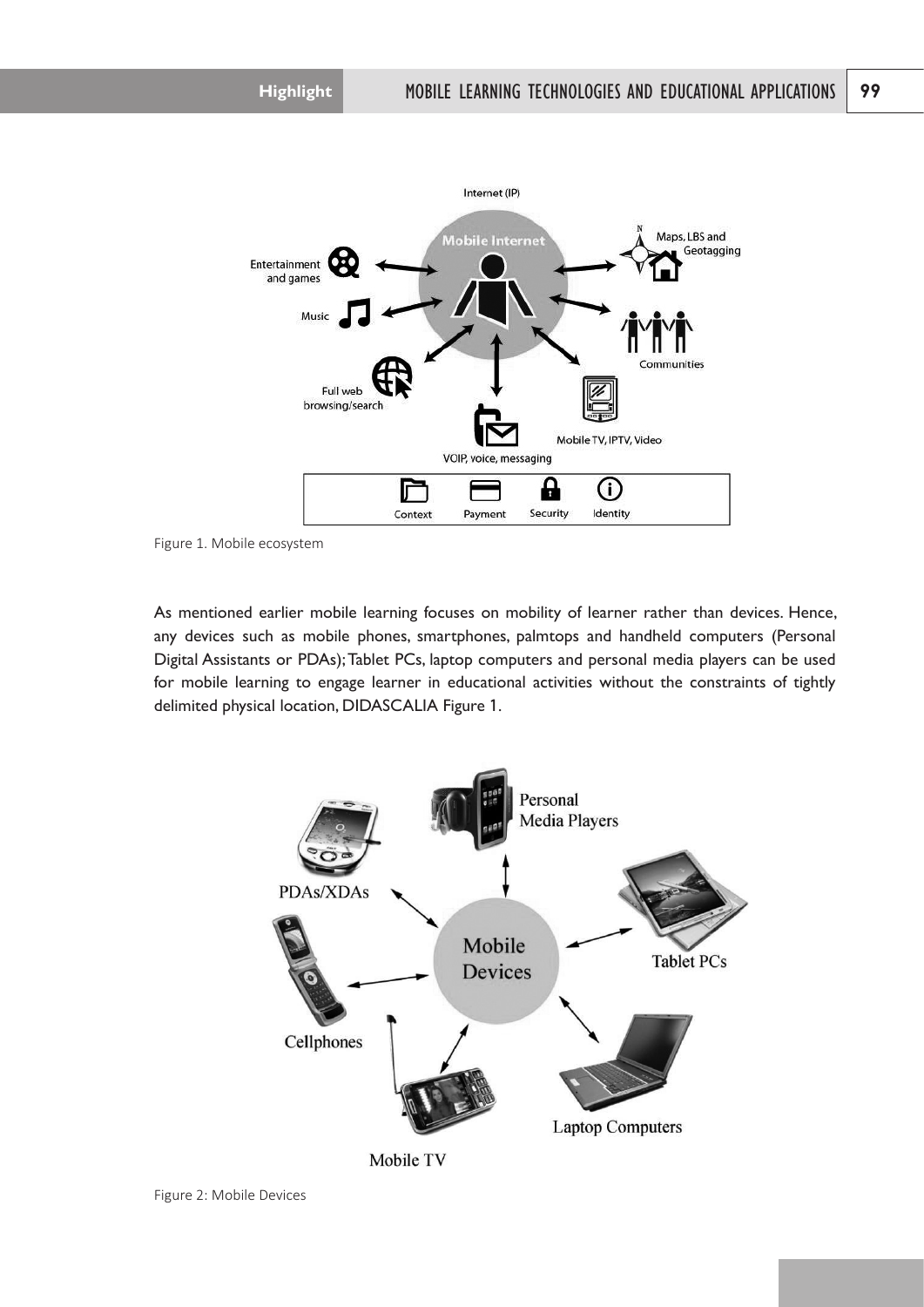#### *Mobile operating systems*

A mobile operating system (Mobile OS) is a mobile platform, or a handheld operating system is the operating system that controls a mobile device – similar in principle to an operating system such as Mac OS, Linux or Windows that controls a desktop computer or laptop. However, they are currently somewhat simpler, and deal more with the wireless versions of broadband and local connectivity, mobile multimedia formats, and different input methods.

Operating systems that can be found on mobile communication devices are Nokia's Symbian OS, Apple's IOS, RIM's BlackBerry OS, Microsoft's Windows Phone OS, Palm WebOS, Google's Android, Samsung's Bada and Nokia's Maemo.Android, Bada,WebOS and Maemo are in turn built on top of Linux, and the iPhone OS is derived from Unix.

Market share of these operating systems is shown in **Errore. L'origine riferimento non è stata trovata. (Gartner, 2010**).

**RIM** Windows Mobile (Calculation **Android** Symbian Apple **Other** RIM RIM 18% 18% Android Android 17% 17% Apple Apple 14% 14% Symbian Symbian 41% 41% Windows Mob<mark>ile</mark> 5% Linux 2% Other 2%

Timeline of mobile operating systems (McLean, 2009) is given in Figure 4.

Figure 3. Market share of operating systems

*Symbian OS*: one of Nokia's mobile operating systems for mobile devices and smartphones, with associated libraries, user interface, frameworks and reference implementations of common tools, originally developed by Symbian Ltd. Current Symbian-based devices are being made by Fujitsu, Nokia, Samsung, Sharp, and Sony Ericsson.

*BlackBerry OS*: developed by Research In Motion for its BlackBerry line of smartphone handheld devices.This OS is focused on easy operation and was originally designed for business.

*iOS (Apple)*: Apple's mobile operating system. It is developed originally for the iPhone; it has used on the iPod Touch and iPad as well.Apple does not permit the iOS to run on third-party hardware.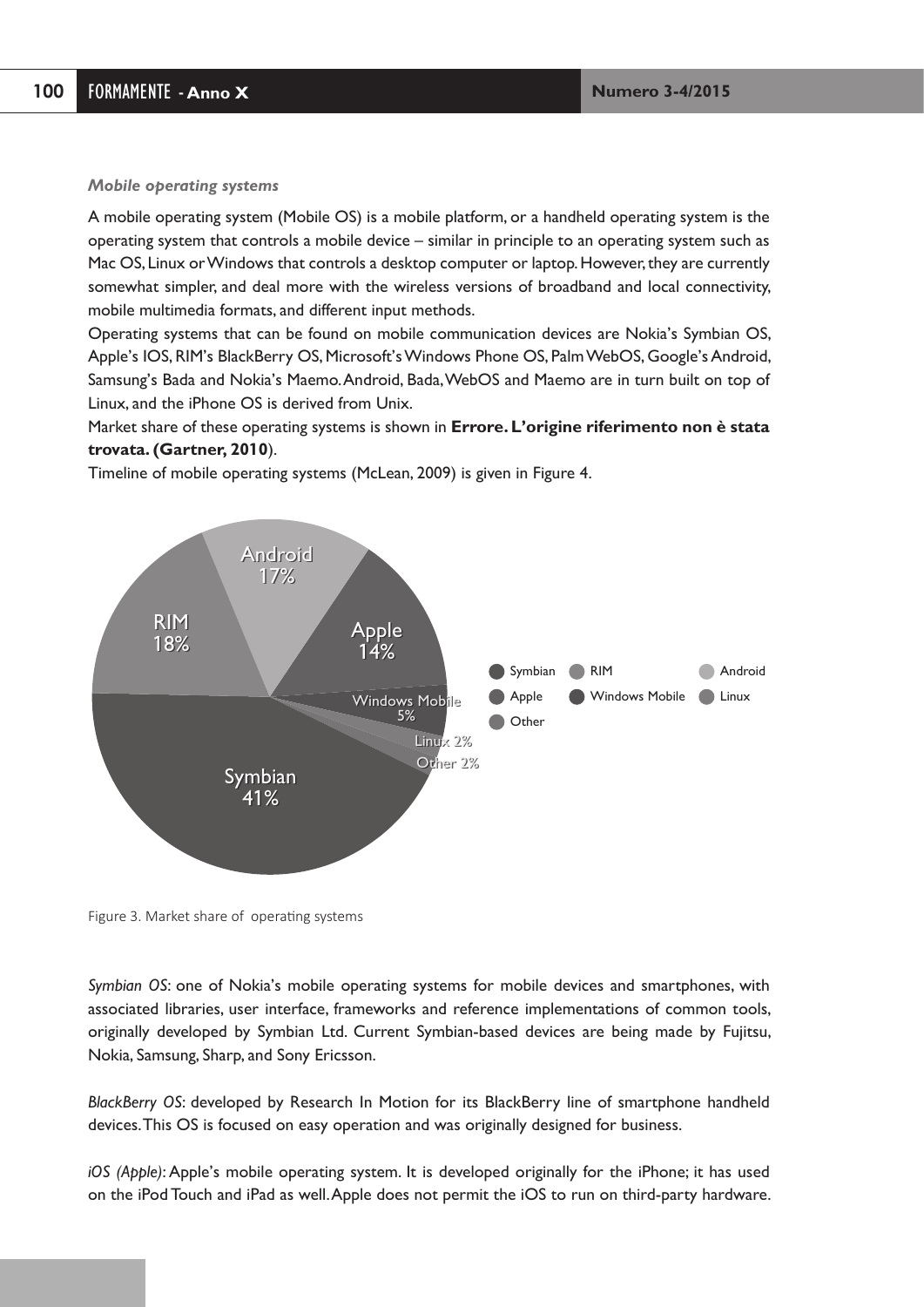Applications can be downloaded through iTunes.

*Android*: an open source operating system for mobile devices such as mobile phones, tablet computers and netbooks.Android is developed by Google and is based upon the Linux kernel and GNU software.Android is along with major hardware and software developers such as Intel, HTC, ARM, and eBay that form the Open Handset Alliance

| 2000                           | 2001              | 2002         | 2003 |                     | 2004                | 2005 |                   | 2006               |     | 2007     |                | 2008           | 2009       | 2010                        |
|--------------------------------|-------------------|--------------|------|---------------------|---------------------|------|-------------------|--------------------|-----|----------|----------------|----------------|------------|-----------------------------|
| Windows CE 3.0<br>2.0          |                   |              |      |                     | Windows CE 4.2      |      |                   |                    |     |          | Windows CE 5.x |                |            | CE <sub>6</sub>             |
| PocketPC 2000<br>PocketPC 2002 |                   |              |      |                     | Windows Mobile 2003 |      | Windows Mobile 5  |                    |     | WiMo 6   | WiMo 6.1       |                |            | WM7<br>WiMo 6.5             |
| <b>Microsoft Mobile</b>        |                   |              |      |                     |                     |      |                   |                    |     |          |                | Microsoft Pink | ю          |                             |
|                                |                   |              |      | Danger              |                     |      |                   |                    |     |          |                |                |            |                             |
| <b>Mobile Startups</b>         |                   |              |      | Android             |                     |      |                   |                    |     |          |                |                |            |                             |
| Google                         |                   |              |      |                     |                     |      | J                 |                    |     |          |                |                |            |                             |
|                                |                   |              |      |                     |                     |      |                   |                    |     |          |                | Google Android |            |                             |
|                                |                   |              |      |                     |                     |      |                   |                    |     |          |                | 1.0            | 1.5<br>1.6 | Android 2.0                 |
| <b>Apple</b>                   |                   |              |      |                     |                     |      |                   |                    |     |          | <b>IPhone</b>  | IPhone 2.0     |            | iPhone 3.0<br>4.0           |
| Symbian                        |                   |              |      |                     |                     |      |                   |                    |     |          |                |                |            |                             |
| <b>EPOC</b>                    |                   | Symbian OS 6 |      | $\overline{7}$<br>8 |                     |      | 9.1               | 9.2                | 9.3 | 9.4      |                | 9.5            |            |                             |
| Symbian<br>Foundation          |                   |              |      |                     |                     |      |                   |                    |     |          |                |                | Symbian ^1 | $A_3$<br>$^{\prime\prime}2$ |
| Palm                           |                   |              |      |                     |                     |      |                   |                    |     |          |                |                |            |                             |
|                                |                   |              |      |                     | Palm OS 6 Cobalt    |      | Palm OS Linux/ALP |                    |     |          |                |                | webOS      |                             |
| Palm OS 3.0                    | 4.0               |              | 5    |                     |                     |      |                   | Palm OS 5.x Garnet |     |          |                |                |            |                             |
|                                |                   |              |      |                     |                     |      |                   | Windows Mobile 5   |     | WiMo 6.1 |                |                |            |                             |
| <b>RIM</b>                     |                   |              |      |                     |                     |      |                   |                    |     |          |                |                |            |                             |
|                                | BlackBerry OS 2.0 | 3.0          |      |                     | 4.0                 |      |                   | 4.1                |     | 4.2      | 4.3            | 4.5            | 4.7        | BlackBerry OS 5.0           |

Figure 4. Timeline of mobile operating systems (McLean, 2009)

*Microsoft Windows CE*: mobile operating system developed by Microsoft for use in smartphones and mobile devices. It is supported by HTC, Samsung, LG, Toshiba, Sony Ericson, Dell, Acer, etc.

*Palm webOS:* developed by Palm Inc (closed source, proprietary). Palm webOS is Palm's next generation operating system. PalmSource traditionally used its own platform developed by Palm Inc.

*Bada*: Samsung Electronics' operating system.It is still in development, and Samsung expects handsets to be available in the second half of 2010.The first device to run Bada is called "Wave" and was unveiled to the public at Mobile World Congress 2010,Wave is a fully touchscreen phone running the new mobile operating system.The vision of Bada is "Smartphone for Everyone". Bada's main goal is not to compete with other existing smartphone platforms. Instead, Bada will turn Samsung's conventional customers into smartphone users by providing cost-effective smartphones (Samung Bada, 2010)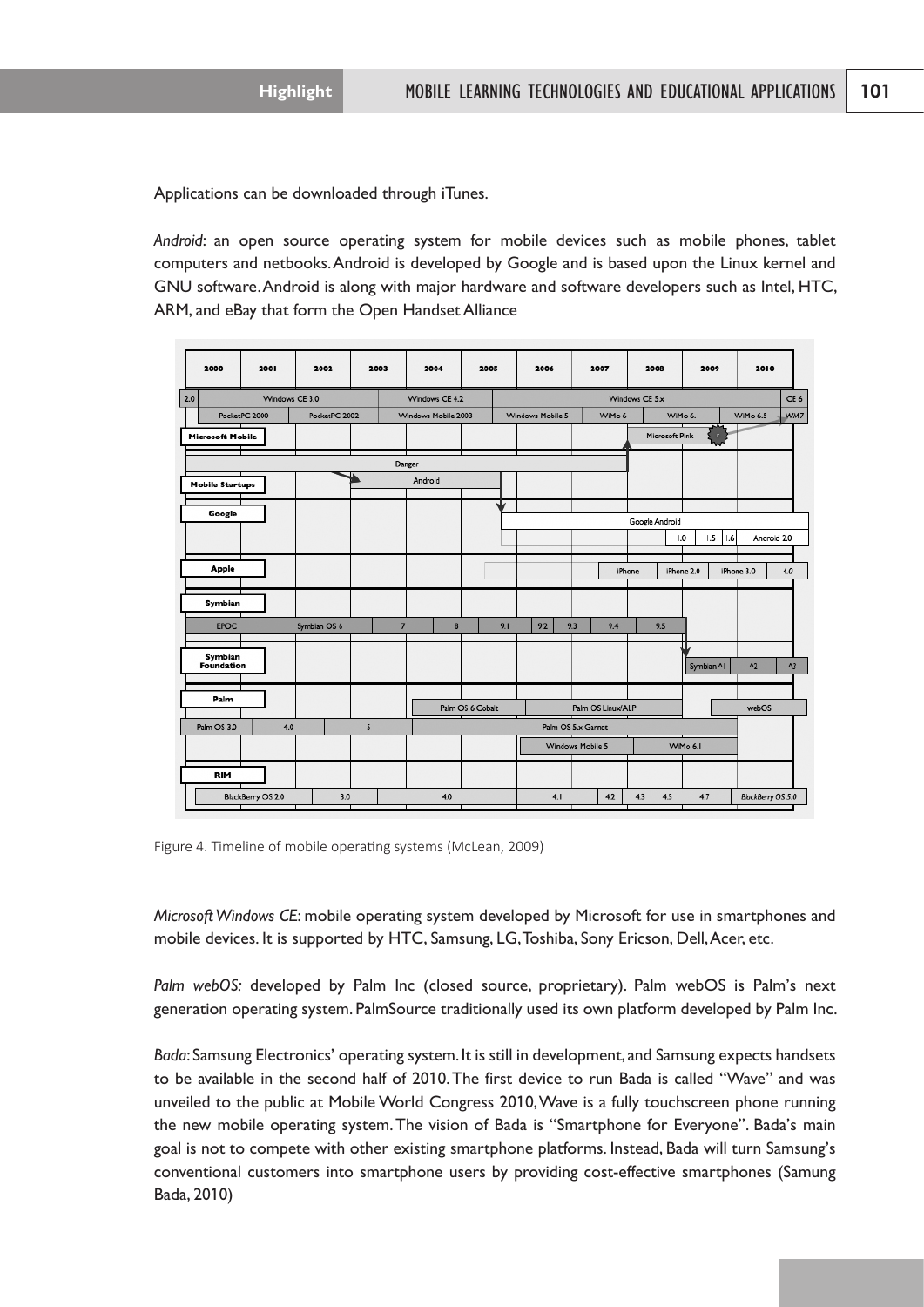| Maemo              | Nokia                             | 5.0                 | Linux                      | <b>ARM</b>                                          | $C/C + +$           | Free and<br>source<br>open                                    | Gecko                              | maemo.org                            | POP <sub>3</sub><br><b>IMAP</b>      | microUSB,<br>Bluetooth,<br><b>Vifi</b>                                                          | <b>GND</b><br>Linux         |
|--------------------|-----------------------------------|---------------------|----------------------------|-----------------------------------------------------|---------------------|---------------------------------------------------------------|------------------------------------|--------------------------------------|--------------------------------------|-------------------------------------------------------------------------------------------------|-----------------------------|
| <b>Bada</b>        | Samsung                           | 1.0.2               | Linux                      | ARM                                                 | $\overline{t}$      |                                                               | Browser 2.0)<br>(Dolphin<br>Webkit | Samsung App                          | POP3, IMAP,                          | Bluetooth 3.0,<br>microUSB,<br>γifi                                                             |                             |
| MeeGo              | Intel and<br>Nokia                | 1.99                | Linux                      | ARM, x86                                            | $\overline{t}$      | Free and<br>source<br>open                                    | Webkit                             |                                      | POP <sub>3</sub><br><b>IMAP</b>      |                                                                                                 | GNU/Linux Windows           |
| Symbian            | Foundation<br>Symbian             | 9.5                 | Mobile OS                  | <b>ARM, x86</b>                                     | $\overline{t}$      | Eclipse Public<br>License                                     | Webkit                             | Horizon<br>Symbian                   | POP3, IMAP                           | party software<br>Wifi (with 3rd<br>Bluetooth,<br>USB,                                          | Windows                     |
| BlackBerry<br>SO   | $\frac{M}{R}$                     | 6.0.0               | Mobile OS                  | ARM                                                 | Java                | Proprietary                                                   | Webkit                             | App World                            | Push e-mail<br>BES, BIS,             | Bluetooth,<br>USB,<br><b>Š</b>                                                                  | Windows                     |
| Windows<br>Phone 7 | Microsoft                         | released<br>Not yet | Windows<br>CE <sub>7</sub> | <b>ARM</b>                                          | $\overline{t}$      | Proprietary                                                   | Explorer<br>nternet<br>Mobile      | Marketplace<br>Windows<br>Phone      | POP3, IMAP,<br>MAPI                  |                                                                                                 | Windows                     |
| Windows<br>Mobile  | Microsoft                         | 6.5.3               | Windows CE<br>5.2          | ARM                                                 | $\overline{t}$      | Proprietary                                                   | Explorer<br>nternet<br>Mobile      | Marketplace<br>for Mobile<br>Windows | POP3, IMAP,<br>MAPI,                 | Bluetooth,<br>Wifi (with<br>3rd party<br>software)<br>USB,                                      | Windows                     |
| webOS              | HP/Palm                           | 1.4.5               | Linux                      | ARM                                                 | $\cup$              | Free and open<br>source except<br>closed source<br>modules    | Webkit                             | App Catalog                          | POP3, IMAP,<br>MAPI,                 | <b>Vifí</b>                                                                                     | Multiplatform               |
| Android            | Alliance (Google)<br>Open Handset | 2.2                 | Linux                      | Architecture,<br>ARM, MIPS,<br>Power<br>$\times 86$ | $C, C++, Java$      | Free and open<br>source except<br>closed source<br>components | Webkit                             | Marketplace<br>Android               | POP3, IMAP,<br>MAPI,                 | Wifi, USB,<br>Bluetooth                                                                         | Multiplatform               |
| SOi                | Apple                             | $\overline{4}$      | Mac OS X/Unix-like         | ARM                                                 | C, C++, Objective-C | source components<br>Proprietary EULA<br>except for open      | Webkit                             | App Store                            | POP3, IMAP, MAPI,                    | (carrier dependent),<br>Wifi (with 3rd party<br>software and "jail<br>Bluetooth, USB<br>break") | Mac OS X                    |
| Feature            | Company                           | Current<br>Version  | OS Family                  | Architecture<br>Supported<br>CPU                    | Programmed          | License                                                       | Default Web<br>Browser/<br>Engine  | Application<br>3rd Party<br>Store    | Email Sync<br>supported<br>protocols | Tethering                                                                                       | Official SDK<br>platform(s) |

Table 1. Feature comparison of operating systems Table 1. Feature comparison of operating systems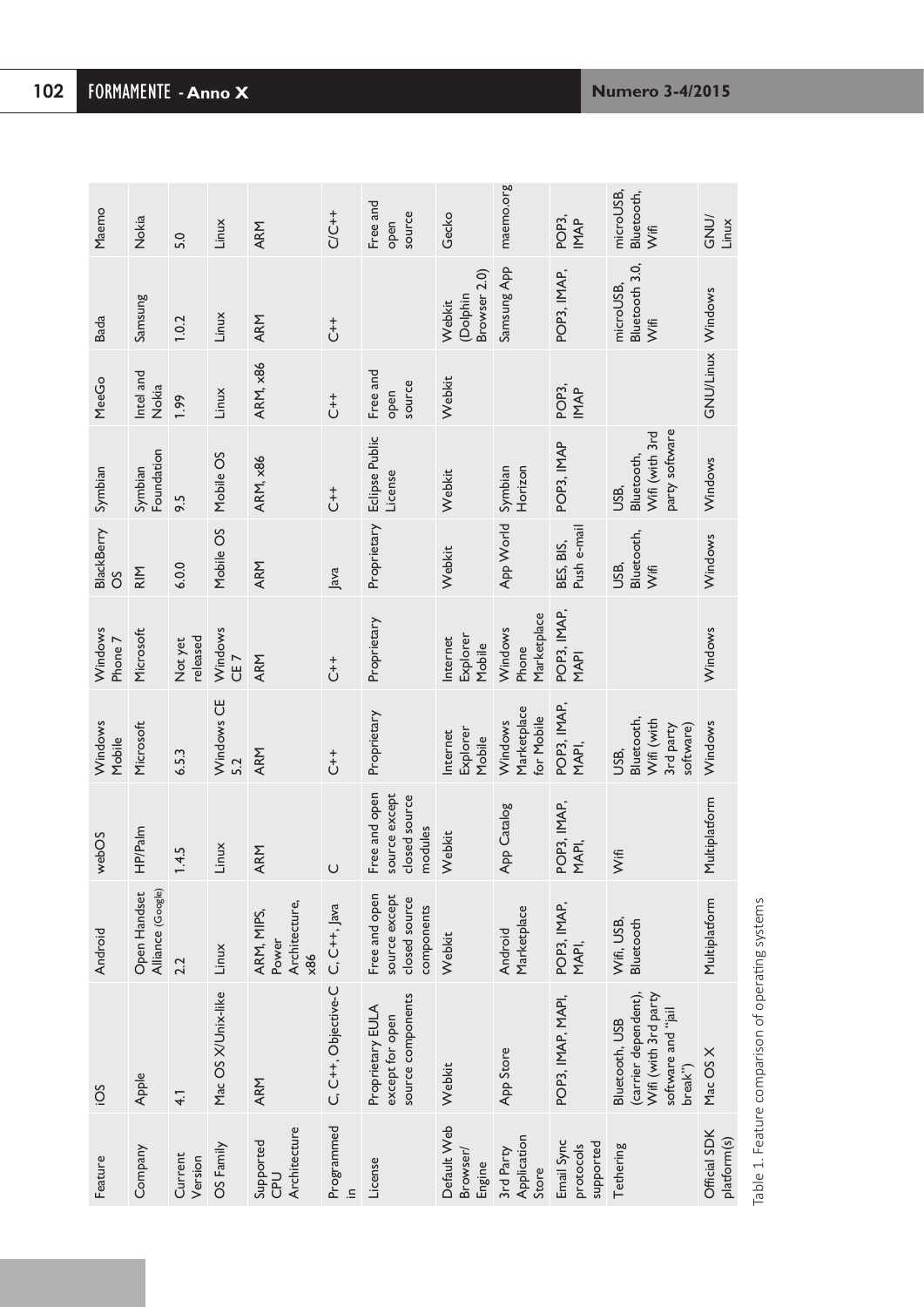# **Mobile learning applications**

Mobile learning is a new way of learning in contemporary education and it is one of the latest stages information society has reached. Mobile phones/PDA's which are start-up as the most enhanced instruments of mobile systems possess certain peculiar characteristics compared to existing computers in terms of accessing, sharing and creating information, and they become a part of life in a much faster way (Yamamoto, 2009a).

According to Sharples, Taylor, and Vavoula (2005), there is a need to re-conceptualize learning for the mobile age, to recognize the essential role of mobility and communication in the process of learning, and also to indicate the importance of context in establishing meaning, and the transformative effect of digital networks in supporting virtual communities that transcend barriers of age and culture.

Mobile applications generally allow users to control or filter information flow and interaction through the handheld devices (Liaw, Hatala, Huang, 2010). BenMoussa (2003) identified several benefits for mobile connectivity: First, mobile devices offer personalized or individualized connectivity. Second, mobile connectivity improves collaboration via real-time or instant interactivity that may lead to better decision making.And third, mobile connectivity enhances users' orientation or direction.

These are like taking advantages of mobile devices opportunities that occur as a result of a learning format.The increase and expansion of the use of mobile devices have caused this kind of opportunities.As a result, the technical capacities of the small size but at less cost mobile devices throughout the community.

Mobile learning will be one of the main bodies for the brand new educational system.There should be an approach developing and deploying mobile learning ethically and equitably.This system supplies and enables information collection, analysis, audio-visual presentations at the same time plus flexible learning. This also impacts the way presentations form the supplier side and learning from the learners' side (Yamamoto, 2009b).

With the simplest definition, m-learning is learning offered by mobile devices and the programming of the mechanisms which activate it.According to O'Malley and colleagues (2003) mobile learning, or m-learning, has been defined as learning that takes place via such wireless devices as mobile phones, personal digital assistants (PDAs), or laptop computers. According to Ally (2009), mobile learning is a type of learning through the use of wireless mobile technology that allows anyone to access information and learning materials anywhere and at any time. O'Malley and colleagues (2003) also give a wider definition as any sort of learning that happens when the learner is not at a fixed, predetermined location, or learning that happens when the learner takes advantage of the learning opportunities offered by mobile technologies. There are various definitions of mobile learning in literature. Some of them focus on mobile devices; some of them focus on learning outside the classroom, and some of them focus on the mobility of the learner. In more general, the mobile learning can be defined as a *learning process which occurs in mobile ecosystem*.According to Kukulska-Hulme and Traxler (2005), we can see some categories of mobile learning such as:

- • Technology-driven mobile learning
- Miniature but portable e-learning
- • Connected classroom learning
- Informal, personalized, situated mobile learning
- • Mobile training/ performance support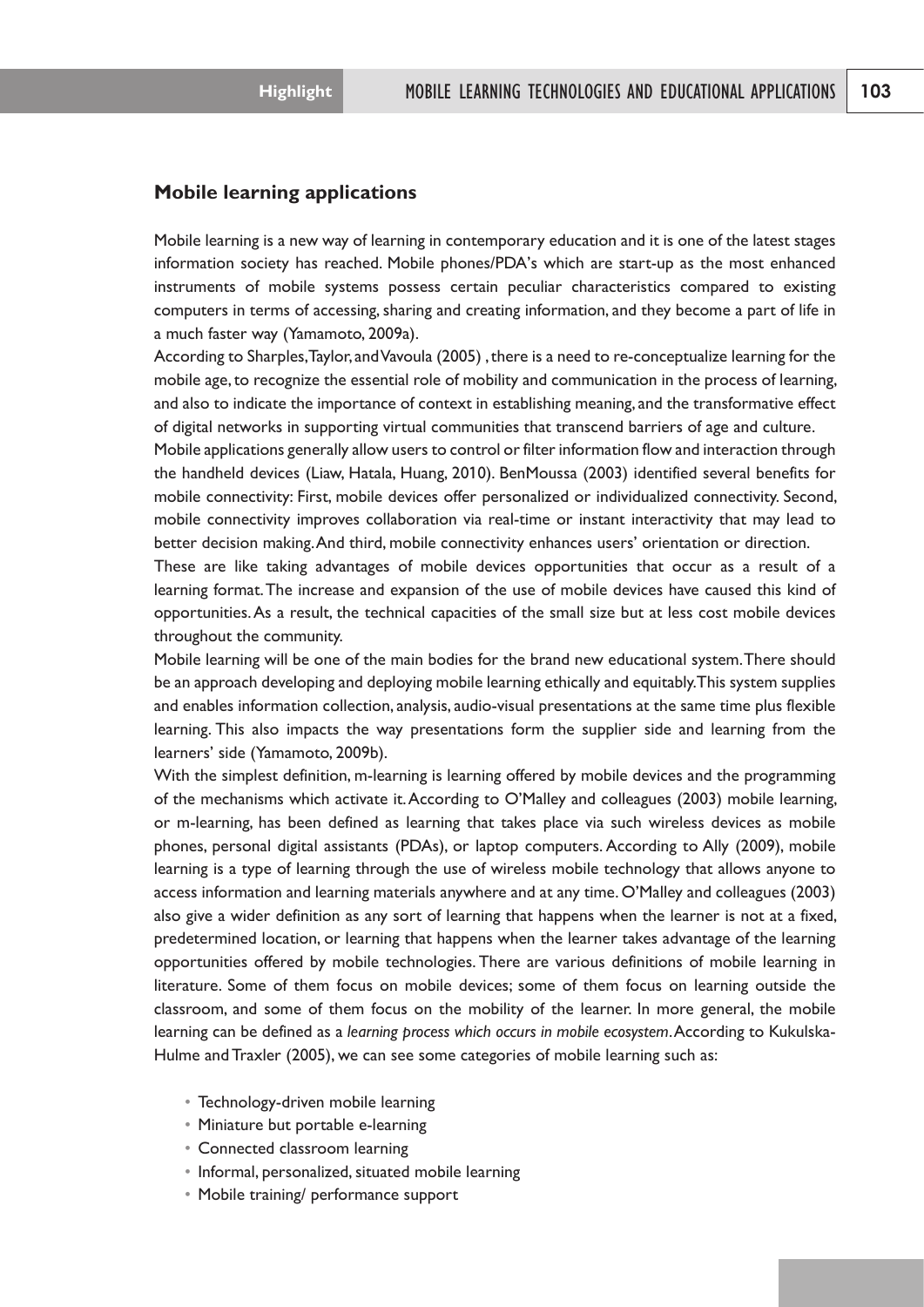• Remote/rural/development mobile learning

Stead and Colley categorize approaches to mobile learning within three broad approaches (Stead, Colley, 2008):

- • *Shallow* or supplementary learning: typically, these may be SMS prompts, school generated podcasts, and mobile games.They are good as a supplement to other activities.
- • *Focused Learning*: typically these resemble a mobile-friendly version of classic e-learning, with targeted nuggets of learning that can be engaged with while on the move – possibly context aware.
- • *Deep Learning:* Deep learners are immersed in a mix of mobile technologies, as creators or originators as well as the more common consumers of mobile media,following a constructivist model.

According to Cochrane (2010), pedagogical approaches to teaching and learning environments range from teacher-centered (instructivism) to student-centered collaboration (social constructivism). The use of Wireless Mobile Devices (WMDs) as part of the teaching and learning environment requires changes in pedagogy and integration into the teaching and learning processes. Changes in pedagogical strategies, content (reformatted for small screens and lower data bandwidths), and contexts (beyond the face-to-face classroom environment) are required.

A pedagogical framework for networked and mobile learners can be developed by using and revealing constructivism (Bruner, 1966; Piaget, 1973), social constructivism (Vygotsky, 1978), communities of practice (Wenger,2005), a conversational model of learning (Laurillard,2001),the social construction of technology (Bijker, 1995), connectivism (Siemens, 2005), activity theory (Leont'ev, 1981), media richness theory (Daft, Lengel, 1986).Thus a mobile (m-learning) pedagogical model will focus upon enhancing communication and collaboration within a dynamic learning environment, and will be student-centered (Cochrane, 2010).

Supplementary learning examples

The Handy project was realized by a teacher, in a Swiss private secondary school and grammar school with a specialism in sports.The mobile phone was used as learning tool as well as a topic of inquiry. Multimodal content creation (transformative; knowledge building), micro learning, m-maturity/ technical literacy, archive, peer-teaching are important activities of project (MoLeaP – The mobile learning project database, 2007).

xTasks (Ketamo, 2003) is a platform for using mobile devices as a multi-user text editor.A teacher or tutor gives a task to a group of students and they can use the device for further discussion and the fulfilment of the task.The system supports them with several functions like text sharing, cooperative writing, and outline and structure support (Frohberg, Göth, Schwabe, 2009).

The Learning Lab project is conducted in Bangalore, India, at a government school (Pachler, Bachmair,Cook, 2010).The projects consisted of two assignments: "Curricular Learning Outside the Classroom" and "Exploring Locative Media".The first assignment was related to a problem-oriented and problem-solving task from Mathematics and sciences, as well as to data collection, collaborative learning and location awareness.The second assignment, "exploring locative media", was composed of different non-curricular activities.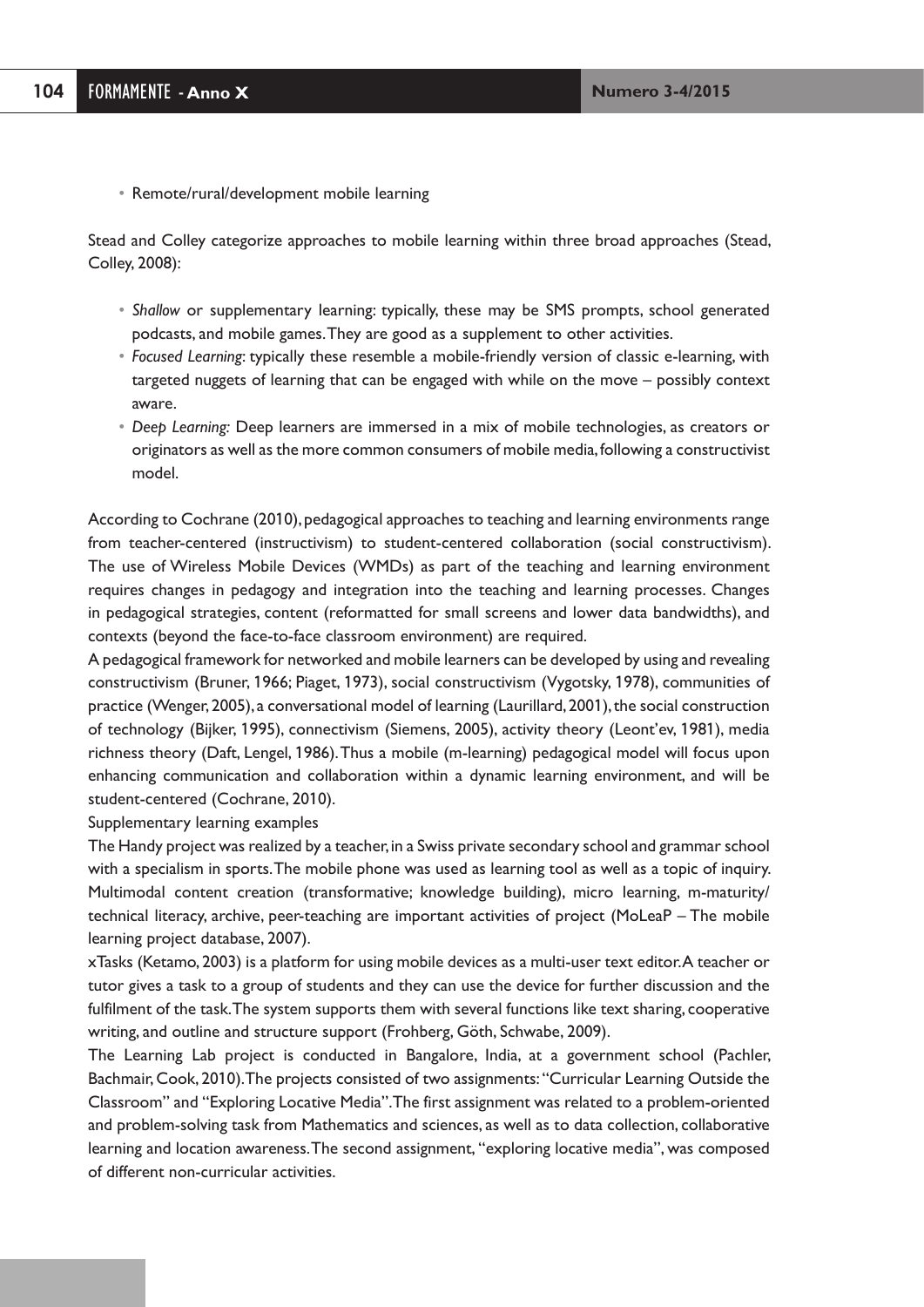#### *Focused learning examples*

Merrill Lynch found it was rare for employees to finish any online training they started, mostly because of time constraints. They looked to m-learning and implemented training courses via BlackBerry.The result was a 100% course completion rate (Swanson, 2008).

The project "From e-learning to m-learning" (Keegan, 2002) was initiated by Sony Ericsson and focused on the technological challenges when delivering prepared course material to a mobile phone.This was one of the first pathfinding m-learning projects.The researchers demonstrated how it is possible to provide access to e-learning content on a mobile phone (Frohberg, Göth, Schwabe, 2009).

#### *Deep learning examples*

The MOBIlearn project (Bo, 2005) developed a context awareness system that delivered content to museum visitors depending on the museum exhibit they were currently viewing (location) and the time spent in front of the exhibit (thought to reflect personal interest).

In ImagiProbe project (Vahey, Crawford 2002), a PDA with several sensors was provided, e.g. a sensor for temperature, magnetic fields, light intensity, amperage, etc.Thus, students could explore an environment by themselves and use the tool for data collection to reflect on it.

The Butterfly Watching Learning System (Chen et al., 2004) helps students to identify butterflies and learn about them. In the field the students created a picture of a butterfly with a camera and the system presented a selection of considerable butterflies.A butterfly database contained typical characteristics of the butterflies, and it was up to the students to finally identify the right one/s.

Homewood Suites (by Hilton) unveiled mobile training by providing video iPods in every location in an effort to improve performance and development in areas likes sales communications and brand messaging (CorpU, 2008). Each iPod program contains a variety of two-minute modules highlighting specific brand skills that are both essential and valuable.

# **Prevision about the future of mobile learning**

The number of advanced mobile devices, mobile Internet access, development and diversification are expected to become more prevalent and cheaper. Because of the development of technical specifications like 3G, 4G, GSM, GPRS and satellite technologies that enter into our daily lives has also affected the mobile learning, its instructional design and application possibilities. These possibilities are rich and powerful for the societies and individuals.

Below most of the mobile applications have spread over the world and these are just the beginning applications for the learners.

- • Mobile Social Media
	- Mobile blogging
	- Mobile photo blogging
	- Mobile video blogging
	- Mobile voice blogging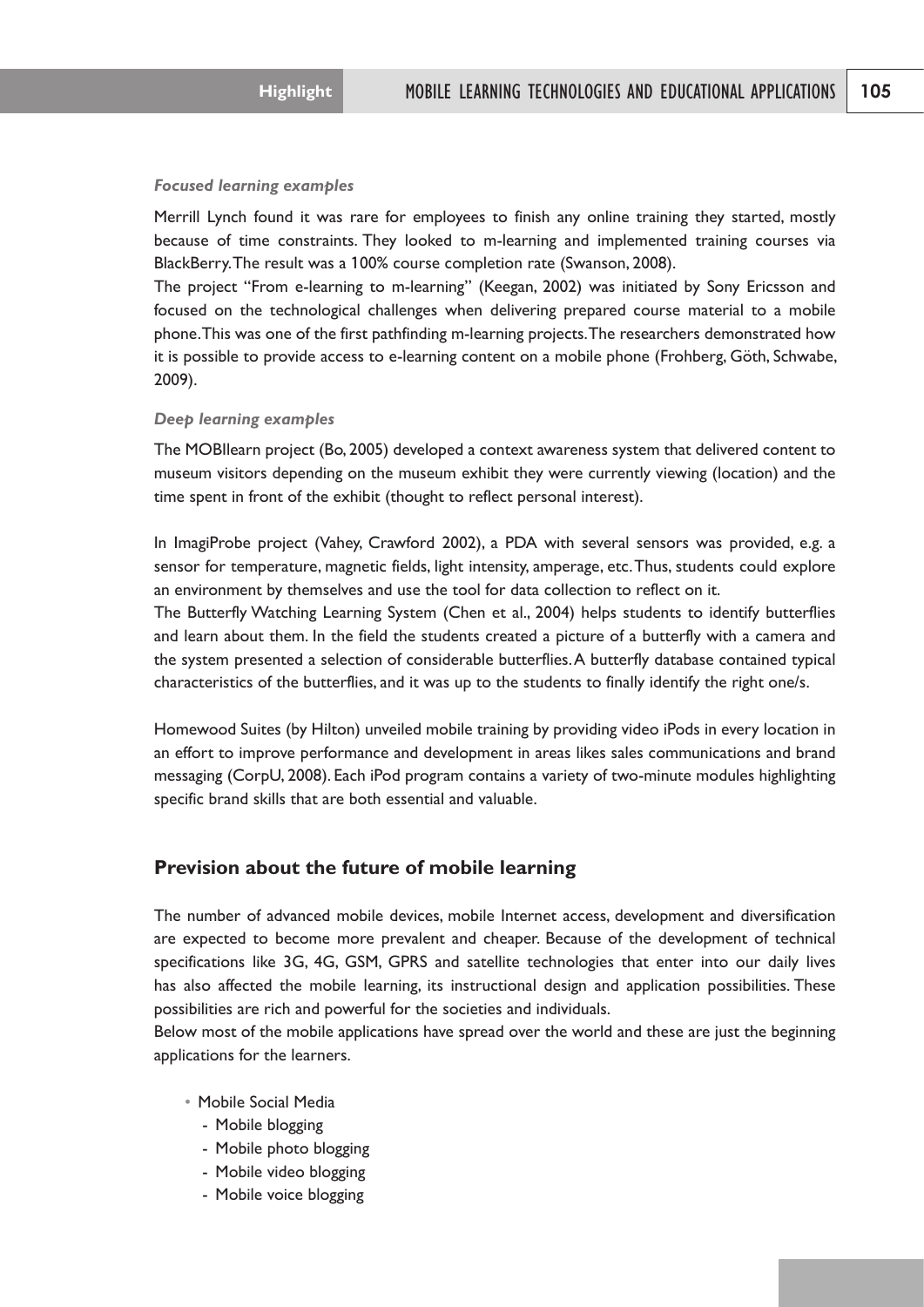- Mobile Bookmarking / Social Tagging
- Mobile RSS (online or via downloadable client applications)
- • Mobile Social Networking
	- SMS Messaging Networks
	- Friend/Community Networks
	- Personal Content Networks (Photos and Blogging)
	- Location-Based Social Networks
- • Mobile Maps Applications
- • Augmented reality applications with social interaction
- Podcasting (Student generated)

# **Conclusion**

Mobile learning has been one of the reflections of the widespread adoption of wireless technology and Internet access as required from personal and or social. 3G, 4G, GSM, GPRS and satellite technologies that enter into our daily lives has also affected the mobile learning, its instructional design and application possibilities. Mobile devices are widely available to reach a wide audience of learners with different learning styles and individual characteristics.This means the educational environment has to be ready for this kind of learners.

On the other hand the smaller mobile devices have made mandatory the presentation of information in small groups and/or individual even small size. Therefore information processing theory and other learning theories of education issues frequently highlighted in the form of a small piles of presentations and so on.This means pedagogy and technology should work together and urgent need of the new design criteria.

In this study we stated some of the mobile applications have spread over the world and these are just the beginning applications for the learners.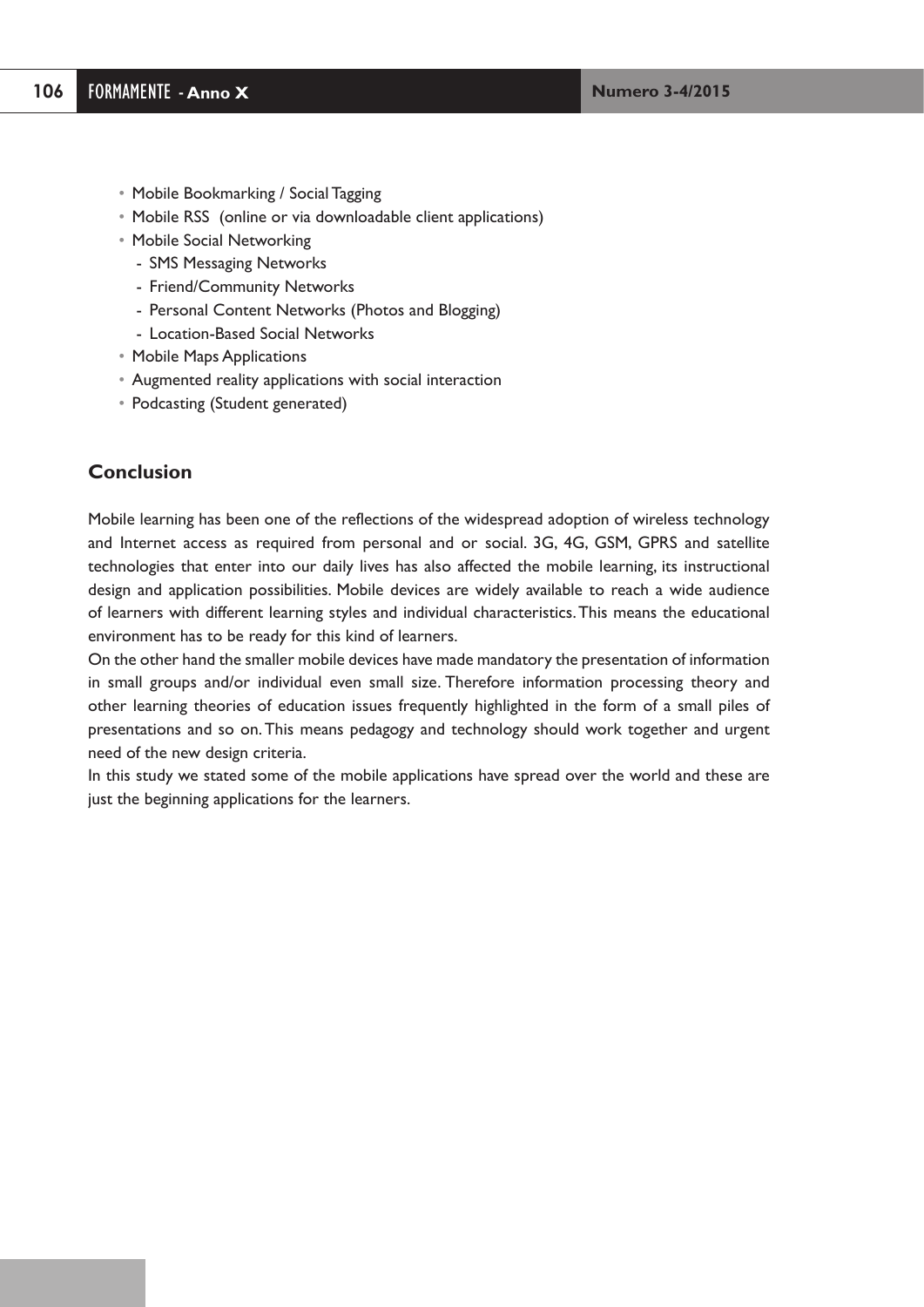# **References**

Ally Mohamed (Ed.) (2009), *Mobile Learning: Transforming the delivery of education and training*, Edmonton, AU Press, Athabasca University

http://www.aupress.ca/books/120155/ebook/99Z\_Mohamed\_Ally\_2009-MobileLearning.pdf

BenMoussa Chihab (2003), *Workers on the move: New opportunities through mobile commerce*. Stockholm mobility roundtable, 22-23May

Bijker Wiebe (1995), *Of bicycles, bakelites, and bulbs. Toward a theory of sociotechnical change*, Cambridge, MIT Press

Bo G. (2005), *Mobilearn. Project Final Report*, Mobilearn (IST-2001-37187)

Bruner Jerome (1966), *Toward a theory of instruction.Cambridge*, Belknap, Press of Harvard University

Chen Yuh-Shyan, Kao Tai-Chien, Yu Gwo-Jong, Sheu Jang-Ping (2004), *A mobile butterfly-watching learning system for supporting independent learning*. Proceedings of the 2nd IEEE International Workshop on Wireless and Mobile Technologies in Education

Cochrane Thomas (2010), *Mobile Web 2.0:Bridging Learning Contexts*, in Ajith Abraham, Ray Bareiss, Jerry Feldman, Nicola Capuano, Stavros Demetriadis (Ed.) *Architectures for Distributed and Complex M-Learning Systems: Applying Intelligent Technologies*, NY, IGI Global, pp. 123-151

CorpU (2008), *Mobile Learning: Effective training or just another technological distraction?* Corporate University Xchange

http://corpu.com/weekly/article/mobile-learning/

Daft Richard, Lengel Robert (1986), *Organizational information requirements, media richness and structural design*, "Management Science", V. 32, n. 5, pp. 554-571

Frohberg Dirk, Göth Christoph, Schwabe Gerhard (2009), *Mobile Learning projects – a critical analysis of the state of the art*, "Journal of Computer Assisted Learning", V. 25, pp. 307-331

Gartner, Inc. (2010), *Gartner Says Worldwide Mobile Device Sales Grew 13.8 Percent in Second Quarter of 2010, But Competition Drove Prices Down* http://www.gartner.com/it/page.jsp?id=1421013

Jaokar Ajit, Gatti Anna (2009), *Open Mobile- Understanding the Impact of Open Mobile: Implicati ons for Telecoms/Devices, Web, Social Networks, Media and Personal Privacy*, London, Futuretext

Keegan Desmond (2002), *The Future of Learning: From elearning to mlearning*, Hagen, Germany, Fern Universität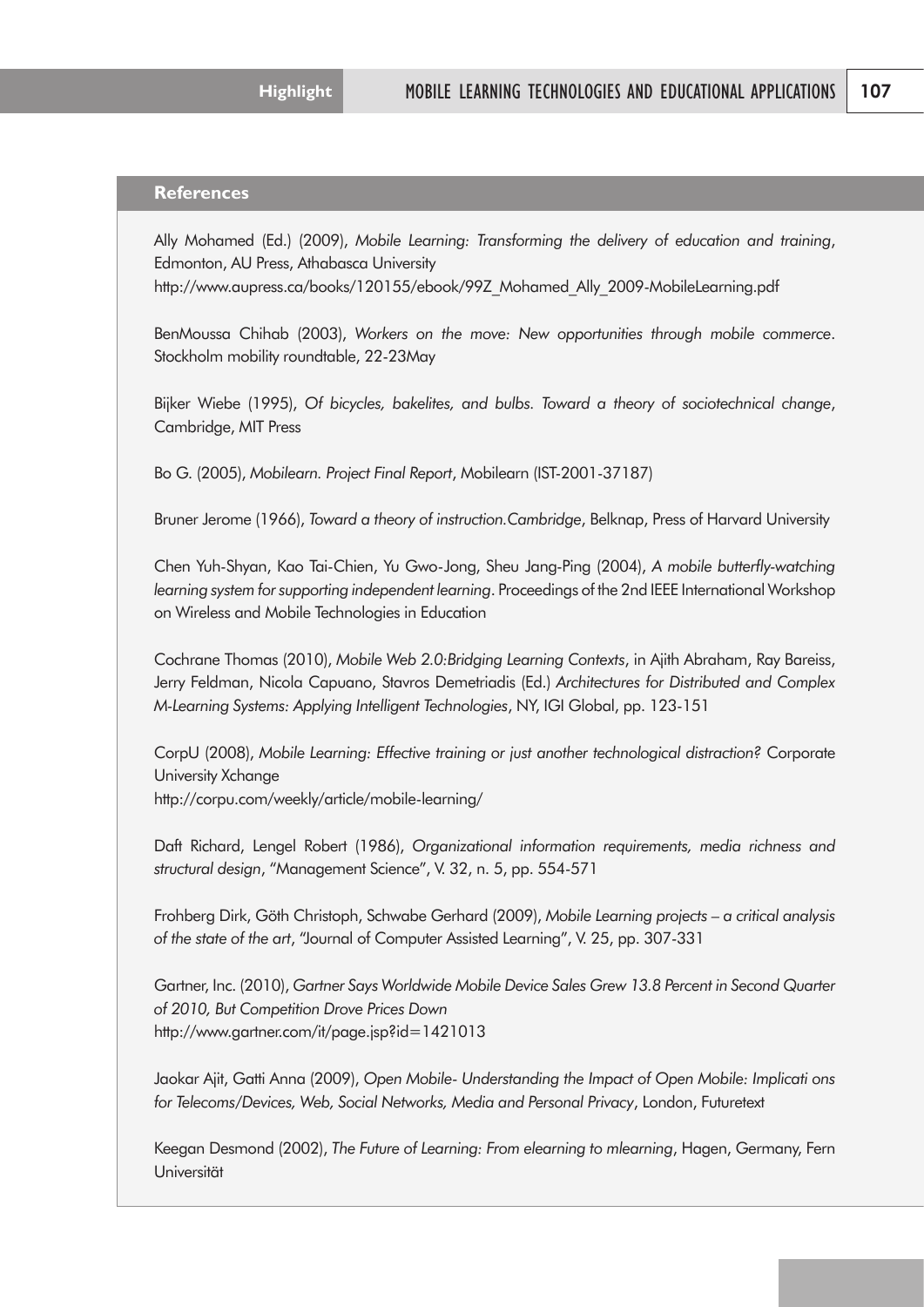Ketamo Harri (2003), *xTask – an adaptable learning environment*, "Journal of Computer Assisted Learning", V. 19, n. 3, pp. 360-370

Kukulska-Hulme Agnes, Traxler John (Eds.) (2005), *Mobile Learning: A handbook for educators and trainers*, London and New York, Routledge

Laurillard Diana (2001), *Rethinking university teaching: A framework for the effective use of educational technology*. 2nd ed. London, Routledge

Leont'ev Alexei Nikolaevich (1981), *Problems of the development of mind*. Eng. Transl., Progress Press, Moscow (Russian original 1947)

Liaw Shu-Sheng, Hatala Marek, Huang Hsiu-Mei (2010), *Investigating acceptance toward mobile learning to assist individual knowledge management: Based on activity theory approach*, "Computers & Education", V. 54, n. 2, pp. 446-454

McLean Prince (2009), *Inside Google's Android and Apple's iPhone OS as software markets*, "Appleinsider", 21 November http://appleinsider.com/articles/09/11/21/inside\_googles\_android\_and\_apples\_iphone\_os\_as software\_markets.html

MoLeaP - The mobile learning project database (2007), *Project Handy* http://www.moleap.net/single.php?id=5

O'Malley Claire, Vavuola Giasemi, Glew J.P., Taylor Josie, Sharples Mike, Lefrere Paul (2003), *WP 4 – Guidelines for Learning/Teching /Tutoring in a Mobile Environment*. Document public deliverable from the MOBI Learn Project http://www.mobilearn.org/download/results/guidelines.pdf

Pachler Norbert, Bachmair Ben, Cook John (2010), *Mobile Learning: Structures, Agency, Practices*. NY, Springer Science

Peters Kristine (2009), *M-learning: Positioning Educators for a Mobile, Connected Future*, in Mohamed Ally (Ed.), *Mobile Learning Transforming the Delivery of Education and Training*, Canada, AU Press

Piaget Jean (1973), *To understand is to invent*, New York, Viking Press

Samung Bada (2010), *What is Bada?* http://www.bada.com/whatisbada